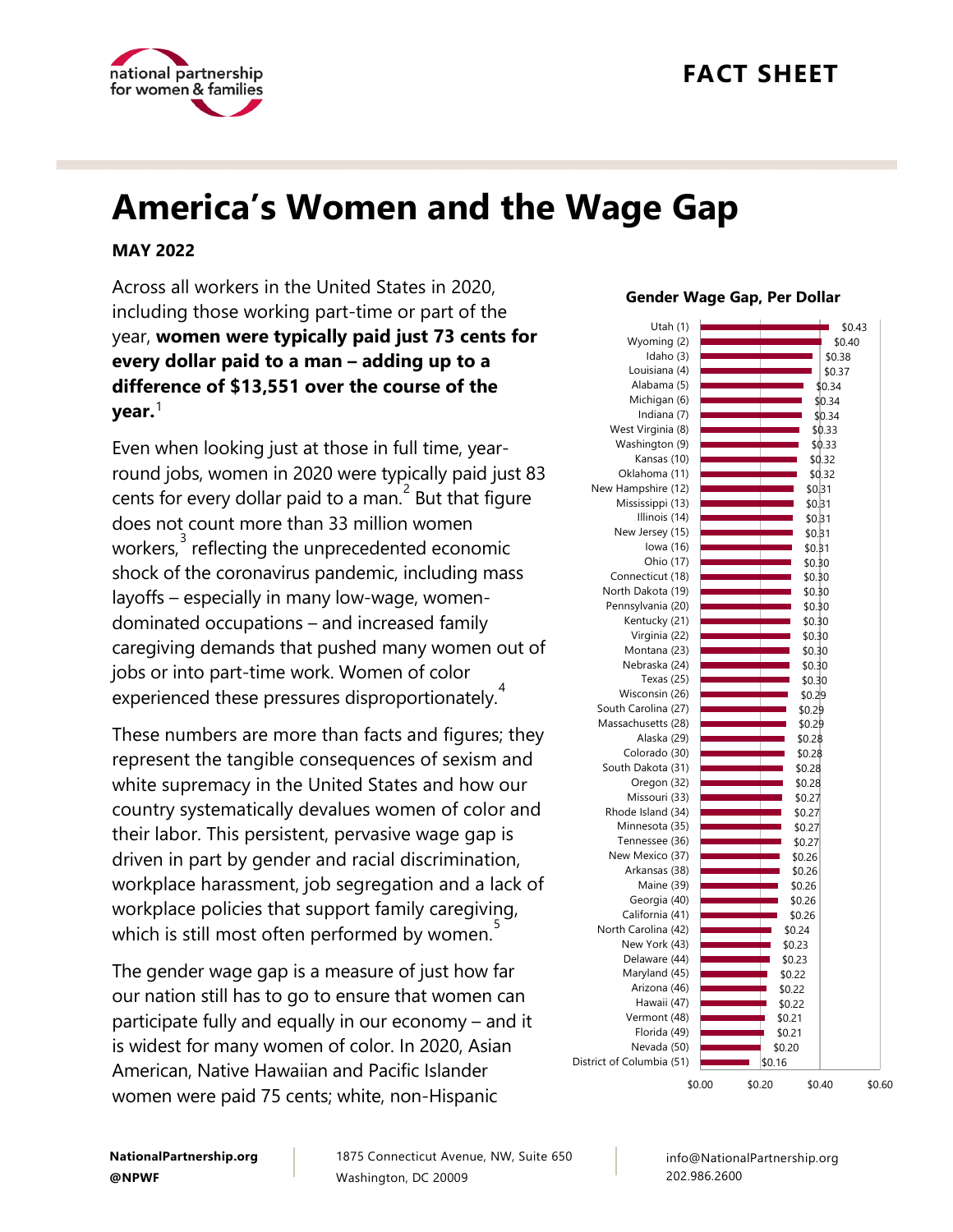women 73 cents; Black women 58 cents; Native American women 50 cents and Latina women just 49 cents for every dollar paid to white, non-Hispanic men.<sup>[6](#page-5-5)</sup>

The wage gap also varies by state and congressional district but spans nearly all corners of the country. In Utah, for example, women are paid 57 cents for every dollar paid to men (a gap of 43 cents for every dollar), while in the District of Columbia women are paid 84 cents for every dollar paid to men (a gap of 16 cents) (see chart).<sup>[7](#page-6-0)</sup> In all 435 congressional districts and the District of Columbia, the median yearly pay for women is less than the median yearly pay for men.<sup>[8](#page-6-1)</sup>

### **What Does the Wage Gap Mean for America's Women?**

On average, women employed in the United States lose a combined total of **nearly \$1.6 trillion every year** due to the wage gap.<sup>[9](#page-6-2)</sup> These lost wages mean women and their families have less money to support themselves, save and invest for the future, and spend on goods and services. Women, their families, businesses and the economy suffer as a result.

#### **If the annual gender wage gap were eliminated, on average, a working woman in the United States would have enough money for approximately:**



- **O** More than 17 additional months of child care;<sup>[10](#page-6-3)</sup>
- Three semesters of tuition and fees for a four-year public university, or the full cost of tuition and fees for a two-year college; $11$
- **O** Nearly nine additional months of premiums for employer-based health insurance;<sup>[12](#page-6-5)</sup>
- **O** More than 96 weeks of food (nearly two years' worth);  $13$
- **O** More than eight more months of mortgage and utilities payments;  $14$
- **O** More than one year of rent;<sup>[15](#page-6-8)</sup>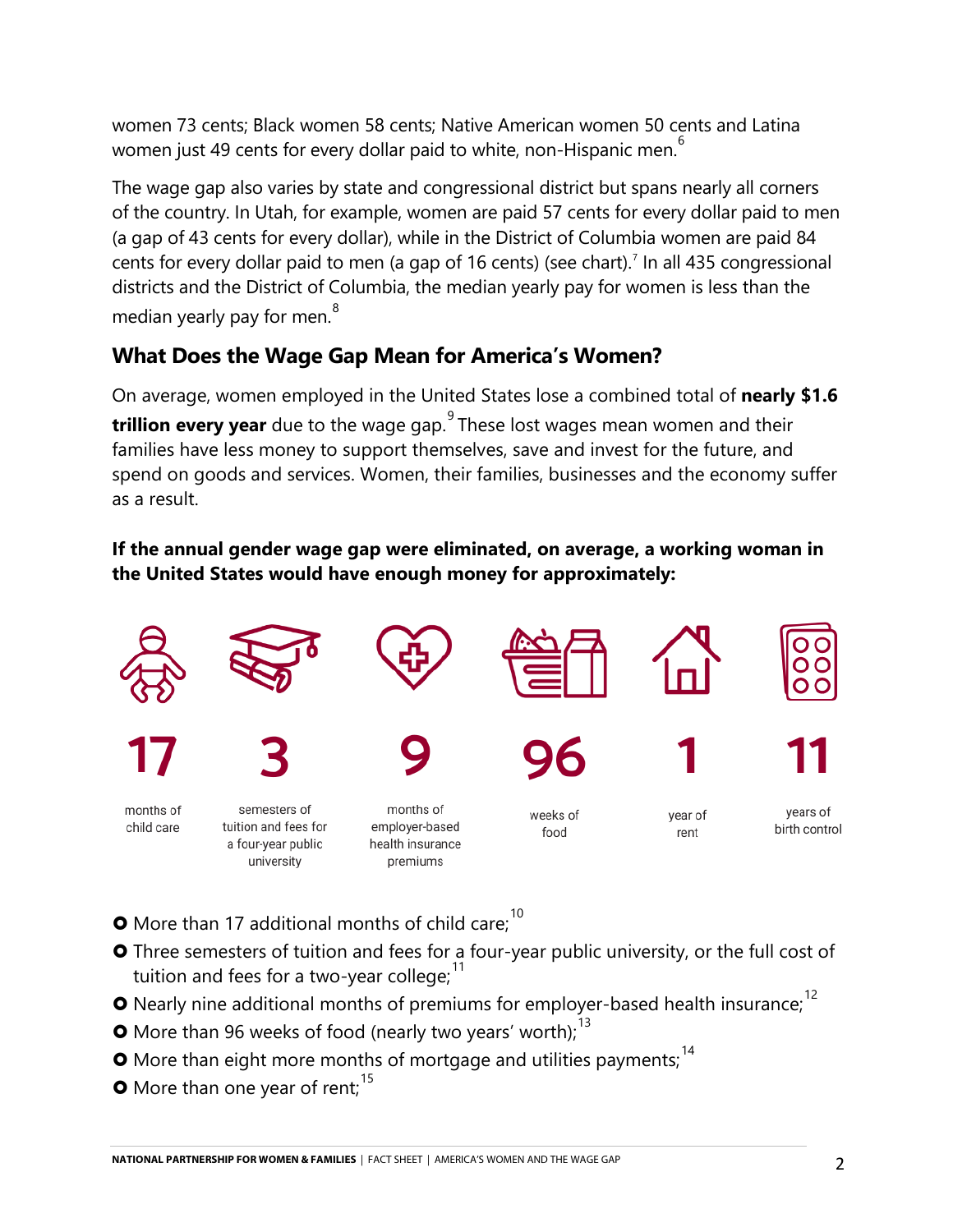- **O** More than 11 additional years of birth control;<sup>[16](#page-6-9)</sup>
- $\bullet$  Or enough money to pay off student loan debt in just under three years.<sup>[17](#page-6-10)</sup>

## **Women, Families and the Country Cannot Afford Discrimination and Lower Wages**

**O** In the United States, mothers are breadwinners in 40 percent of families with children under 18 each year – and about 70 percent will be the primary earner at some point in their first [18](#page-6-11) years of motherhood.  $^{18}$ 

 Forty-eight percent of white mothers, 49 percent of Latina mothers, 79 percent of Black mothers, 64 percent of Native American mothers and 43 percent of Asian/Pacific Islander mothers are breadwinners in their households.<sup>[19](#page-6-12)</sup> Yet the wage gap for mothers is larger than for women overall. Mothers with full-time, year-round jobs are paid 75 cents for every dollar paid to fathers.<sup>[20](#page-7-0)</sup>

 Thirty-four million households in the United States are headed by women, more than six million of them with children under 18. $^{21}$  $^{21}$  $^{21}$  Nearly 8.2 million of those households – including more than two million with minor children – have incomes that fall below the poverty level.<sup>[22](#page-7-2)</sup> Eliminating the wage gap would provide much-needed income to women whose wages sustain their households.

#### **The Wage Gap Cannot Be Explained by Choices**

- **O** The wage gap persists regardless of industry. In the civilian industries that employ the most people, women are paid less than men. In the health care and social assistance industry, women are paid just 69 cents for every dollar paid to men. In retail trade, 70 cents. In manufacturing, just 73 cents. And in educational services, 83 cents. Across all industries, women are paid less than men.<sup>[23](#page-7-3)</sup>
- **O** The wage gap is present within occupations. Across the occupations employing the most people, women are paid less than men. In sales occupations, women are paid just 52 cents for every dollar paid to men. In health care, 70 cents. In transportation and material moving, 71 cents. In service occupations, 74 cents. In management, 76 cents. And in education, 87 cents.<sup>[24](#page-7-4)</sup>
- **The wage gap exists regardless of education level.** Women with master's degrees are paid just 69 cents for every dollar paid to men with master's degrees. Further, among all workers, women with associate's degrees are paid less than men with just a high school diploma, and women with master's degrees are paid less than men with bachelor's degrees.<sup>[25](#page-7-5)</sup>
- **Numerous causes contribute to the wage gap, including discrimination and bias.** Compared to men, women tend to hold lower-paying jobs, work in lower-paying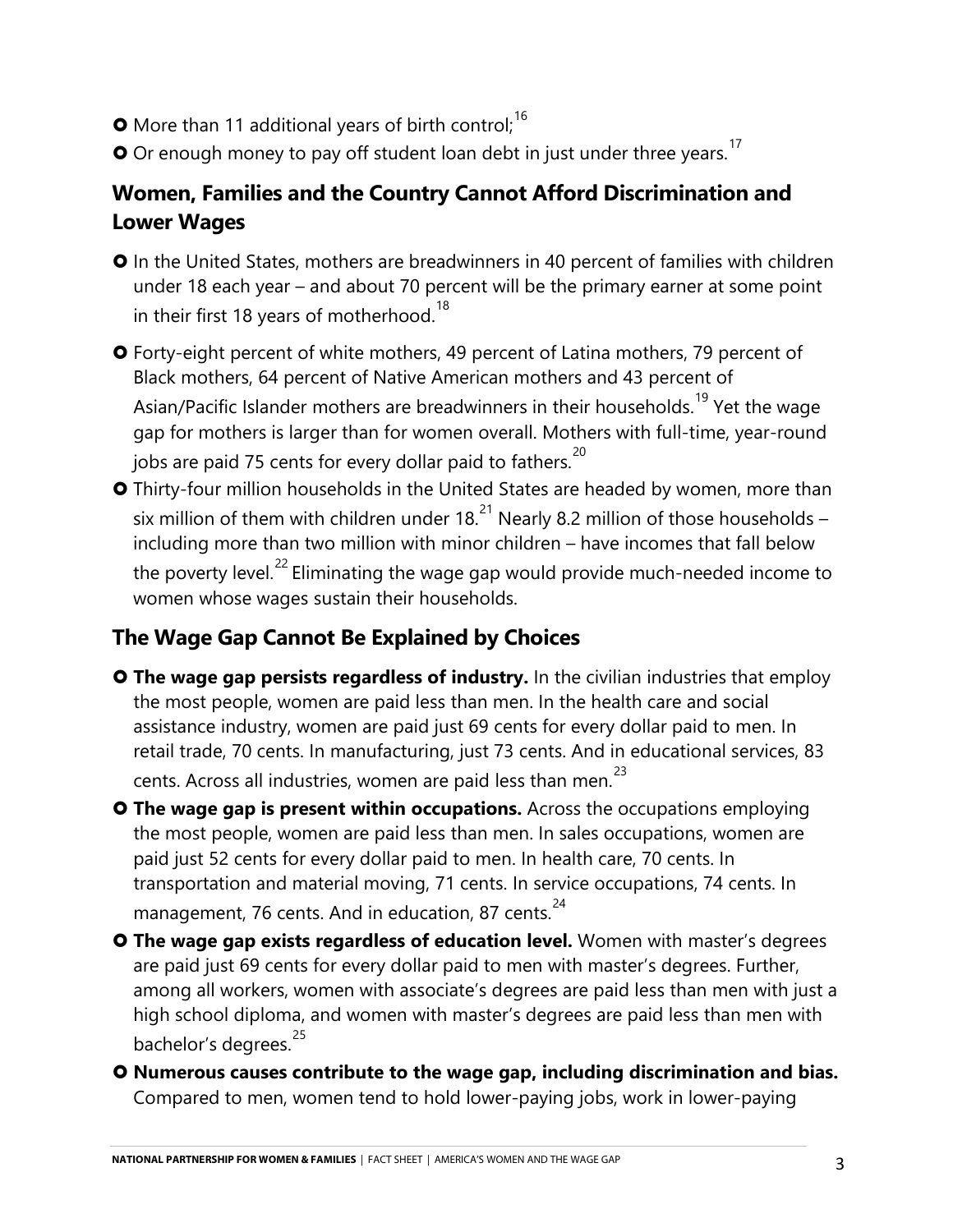industries, and spend less time in the formal workforce. These trends result from factors ranging from pervasive stereotypes and social norms about gender and work, to a lack of workplace support for family caregiving, to gender and racial discrimination, to the devaluation of work when it is primarily done by women – and the effects are both starker and qualitatively different for women of color.<sup>[26](#page-7-6)</sup> Statistical analysis shows that even after controlling for factors like occupational and industry differences, differences in experience and education, and region and unionization – which themselves are not solely the result of women's choices – 38 percent of the gap is unaccounted for, leading researchers to conclude that factors such as discrimination and unconscious bias continue to affect women's wages.<sup>[27](#page-7-7)</sup>

#### **America's Women Are Concerned About Drivers of the Wage Gap, including Unfair Pay**

- **Women consider equal pay a top issue**. Ahead of the 2022 midterm elections, nearly three-quarters of women voters (73 percent) say that passing the Paycheck Fairness Act to strengthen equal pay laws is either "very important" or "one of the most important things Congress can do."<sup>[28](#page-7-8)</sup> Seven in ten (72 percent) women support protecting employees' right to discuss their salaries, and nearly seven in ten (69 percent) want to require employers to report ay data to improve enforcement of antidiscrimination laws.[29](#page-7-9)
- **Less than one-third of women believe they are paid fairly.** Just 30 percent of U.S. women in the workforce say they are very sure their employer pays men and women equally for the same work. Nearly six in 10 women (58 percent) say they have faced gender or racial discrimination or barriers to a better job. $30$
- **Women want Congress to enact policies that would help close the wage gap.**  Nearly nine in ten women voters (88 percent) support paid family and medical leave for all workers. Eight in ten (82 percent) support increasing wages for tipped workers, and nearly eight in ten (79 percent) raising the minimum wage to \$15 per hour. Nearly eight in ten (79 percent) support providing access to comprehensive health care, and more than two-thirds (67 percent) support protecting access to reproductive health care, including abortion.[31](#page-7-11)

### **A Path Toward Closing the Wage Gap**

Despite the federal Equal Pay Act of 1963 and other protections for women, unless something changes, women and men will not reach pay parity on average until 2059 – and not until 2133 for Black women or 2206 for Latinas.<sup>[32](#page-7-12)</sup> Right now, the lack of supportive policies and bias combine to make closing the wage gap elusive. But there are federal policy solutions that would help: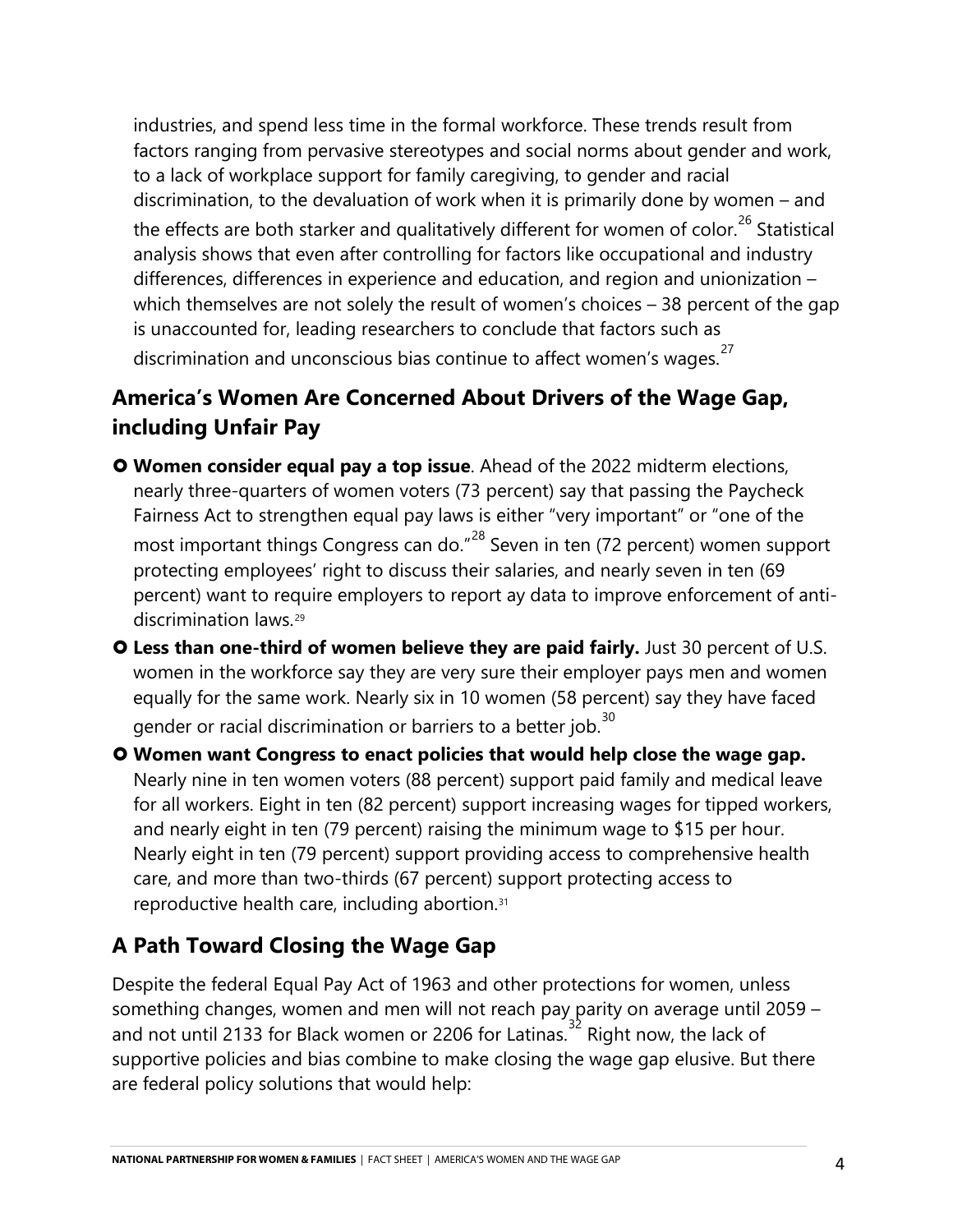- **O [Fair](http://www.nationalpartnership.org/research-library/workplace-fairness/fair-pay/the-paycheck-fairness-act.pdf) pay protections and practices.** The [Paycheck Fairness Act](http://www.nationalpartnership.org/research-library/workplace-fairness/fair-pay/the-paycheck-fairness-act.pdf) would prohibit employers from retaliating against employees who discuss their wages and make it easier to demonstrate that discrimination has occurred. It would also prohibit screening of job applicants based on their salary histories. The Fair Pay Act would diminish wage disparities that result from gender-based occupational segregation.
- **A higher minimum wage and elimination of the tipped minimum wage.** The Raise the Wage Act would increase the federal minimum wage to \$15 an hour over a seven-year period and gradually eliminate the subminimum wage for tipped workers and workers with disabilities. Greater access to overtime pay through updated U.S. Department of Labor regulations would also help make wages more fair for millions of working people.
- **Stronger protections against and remedies for workplace harassment.** The Ending the Monopoly of Power Over Workplace Harassment through Education and Reporting (EMPOWER) Act would address certain issues related to workplace harassment, including by prohibiting nondisclosure and non-disparagement clauses as a condition of employment, promotion and in other circumstances and requiring companies to disclose the number of harassment claims they settle each year and the amount paid out. Congress should advance additional workplace harassment policy solutions, such as protection of workers not currently protected by federal civil rights laws.
- **O Family friendly workplace standards.** The [Healthy Families Act](http://www.nationalpartnership.org/research-library/work-family/psd/the-healthy-families-act-fact-sheet.pdf) would allow workers to earn job-protected paid or unpaid sick days. A national paid family and medical leave insurance program, like those proposed in the FAMILY Act and Build Back Better Act, would ensure all workers, regardless of gender, could address serious health and caregiving needs. Both proposals would help keep women attached to the workforce and support more gender-equal involvement in caregiving, resulting in higher wages over time. [Pregnancy discrimination](http://www.nationalpartnership.org/research-library/workplace-fairness/pregnancy-discrimination/fact-sheet-pwfa.pdf) protections, as provided in the Pregnant Workers Fairness Act, and access to quality, affordable child care and [predictable schedules](http://www.nationalpartnership.org/research-library/workplace-fairness/equal-opportunity/schedules-that-work-act-fact-sheet.pdf) are also essential for retention and advancement of women in the workforce.
- **O Stronger protections for workers' right to organize.** Unions have been proven to provide women with higher wages and better benefits and to close gender and racial .<br>wage gaps.<sup>[33](#page-7-13)</sup> The Protecting the Right to Organize (PRO) Act would strengthen workers' ability to unionize and bargain collectively, impose stronger remedies when employers interfere with those rights, and address employers' misclassification of workers as contractors which denies them the opportunity to organize.
- **Full funding for federal agencies that investigate and enforce fair pay.** The Equal Pay Act and Title VII of the Civil Rights Act, as well as executive branch initiatives to collect pay information and promote fair pay, are critically important to uncovering and eliminating discriminatory workplace practices that harm women.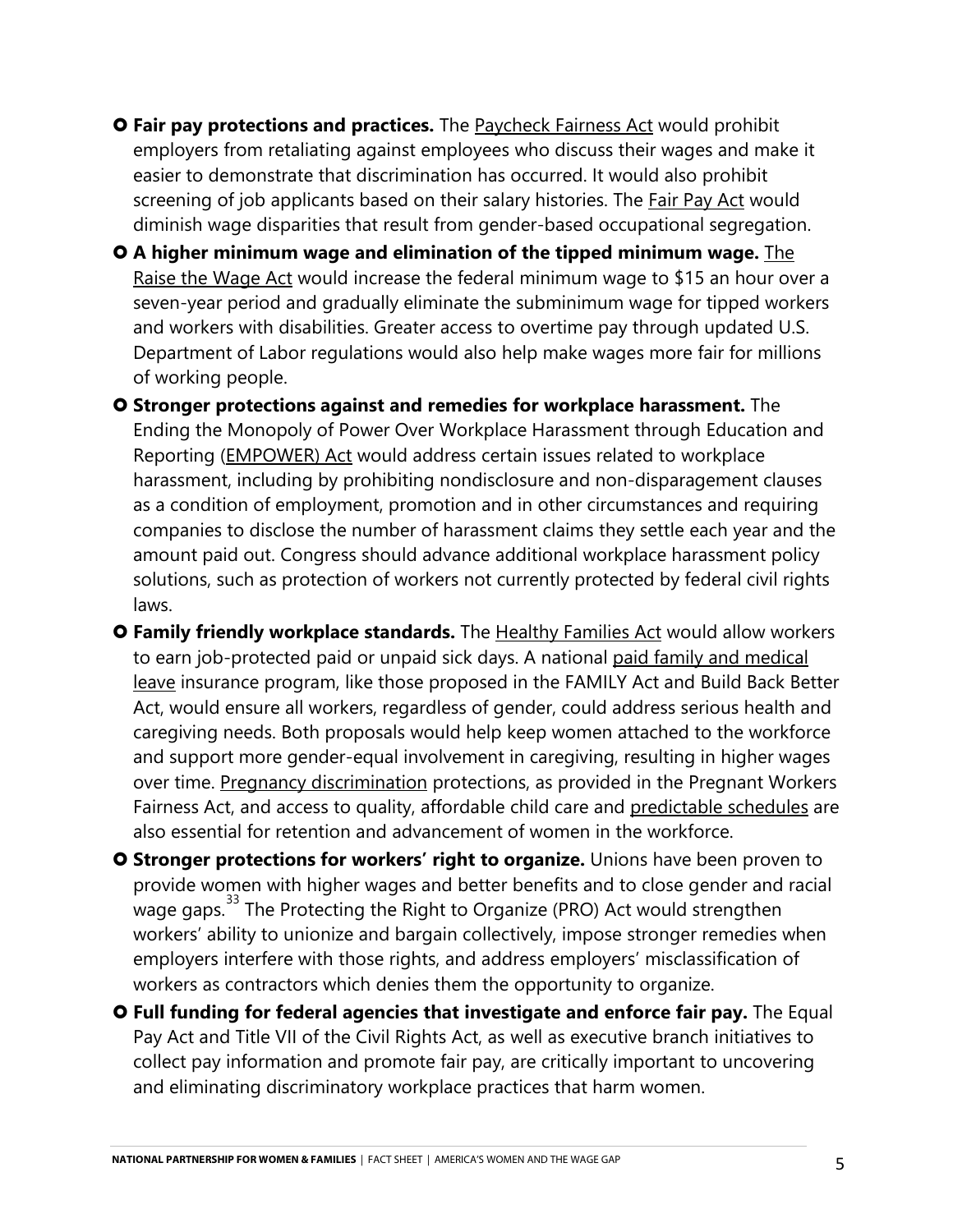**Comprehensive reproductive health care**. Access to comprehensive reproductive health care, including abortion care and contraceptives, allows women to plan out and control their lives, enabling them to pursue education and career opportunities, and can increase workforce attachment and wages over time.<sup>[34](#page-8-0)</sup> Defending policies like the Affordable Care Act's guarantee of a full range of contraceptives without co-pay, increasing for funding our nation's Title X family planning program and reversing the domestic gag rule for Title X-funded clinics are critical to ensuring women get the reproductive health care they need. Passage of the Equal Access to Abortion Coverage in Health Insurance (EACH) Act would help reduce barriers to abortion care, improving women's health and economic security.

Together, these policies will help ensure that women and all working people are free from wage and employment discrimination, have support to meet their responsibilities at work and at home and have the tools to be able to decide whether and when to become a parent or grow their family, and finally help close the gap between the wages paid to women and men.

#### **Learn more about fair pay at [NationalPartnership.org/Gap.](http://www.nationalpartnership.org/gap)**

<span id="page-5-0"></span><sup>1</sup> U.S. Census Bureau. (2021). *Current Population Survey, Annual Social and Economic (ASEC) Supplement: Table PINC-05: Work Experience in 2020 – People 15 Years Old and Over by Total Money Earnings in 2020, Age, Race, Hispanic Origin, Sex, and Disability Status*. Retrieved 13 April 2022 fro[m https://www.census.gov/data/tables/time-series/demo/income-poverty/cps-pinc/pinc-05.html.](https://www.census.gov/data/tables/time-series/demo/income-poverty/cps-pinc/pinc-05.html) (Unpublished calculation based on the median annual pay for all women and men with earnings in 2020).

<span id="page-5-1"></span><sup>2</sup> U.S. Census Bureau. (2020). *Current Population Survey, Annual Social and Economic (ASEC) Supplement: Table PINC-05: Work Experience in 2019 – People 15 Years Old and Over by Total Money Earnings in 2019, Age, Race, Hispanic Origin, Sex, and Disability Status*. Retrieved 13 April 2022 fro[m https://www.census.gov/data/tables/time-series/demo/income-poverty/cps-pinc/pinc-05.html.](https://www.census.gov/data/tables/time-series/demo/income-poverty/cps-pinc/pinc-05.html) (Unpublished calculation based on the number of women with earnings working full time, 50 or more weeks per year and the number of women with any earnings.)

<span id="page-5-2"></span><sup>3</sup> U.S. Census Bureau. (2021). *Current Population Survey, Annual Social and Economic (ASEC) Supplement: Table PINC-05: Work Experience in 2020 – People 15 Years Old and Over by Total Money Earnings in 2020, Age, Race, Hispanic Origin, Sex, and Disability Status*. Retrieved 13 April 2022 fro[m https://www.census.gov/data/tables/time-series/demo/income-poverty/cps-pinc/pinc-05.html.](https://www.census.gov/data/tables/time-series/demo/income-poverty/cps-pinc/pinc-05.html) (Unpublished calculation based on the number of women with earnings working full time, 50 or more weeks per year and the number of women with any earnings.)

<span id="page-5-3"></span><sup>4</sup> Mason, J., & Molina Acosta, P. (2021, March). *A Racially Just Recovery Demands Paid Family and Medical Leave*. Retrieved 13 April 2022, from National Partnership for Women & Families website[: https://www.nationalpartnership.org/our-work/economic](https://www.nationalpartnership.org/our-work/economic-justice/reports/called-to-care-a-racially-just-demands-paid-family-and-medical-leave.html)[justice/reports/called-to-care-a-racially-just-demands-paid-family-and-medical-leave.html.](https://www.nationalpartnership.org/our-work/economic-justice/reports/called-to-care-a-racially-just-demands-paid-family-and-medical-leave.html) 

<span id="page-5-5"></span><span id="page-5-4"></span><sup>&</sup>lt;sup>5</sup> Glynn, S. J. (2018, April). *Gender wage inequality: What we know and how we can fix it.* Retrieved 13 April 2022, from Washington Center for Equitable Growth website[: https://equitablegrowth.org/research-paper/gender-wage-inequality/?longform=true.](https://equitablegrowth.org/research-paper/gender-wage-inequality/?longform=true)  6 U.S. Census Bureau. (2021). *Current Population Survey, Annual Social and Economic (ASEC) Supplement: Table PINC-05: Work Experience in 2020 – People 15 Years Old and Over by Total Money Earnings in 2020, Age, Race, Hispanic Origin, Sex, and Disability Status*. Retrieved 13 April 2022 fro[m https://www.census.gov/data/tables/time-series/demo/income-poverty/cps-pinc/pinc-05.html.](https://www.census.gov/data/tables/time-series/demo/income-poverty/cps-pinc/pinc-05.html) (Unpublished calculation based on the median annual pay for all women and men with earnings in 2020; and for white, non-Hispanic men, white, non-Hispanic women, Black women (alone), and Hispanic women (any race)); National Asian Pacific American Women's Forum (NAPAWF) analysis of median earnings for full and part-time workers by Asian American, Native Hawaiian, Pacific Islander and Native American subpopulation based on 2020 American Community Survey 1-year estimates, available at [https://www.census.gov/programs-surveys/acs/data/experimental-data/2020-1-year-pums.html.](https://www.census.gov/programs-surveys/acs/data/experimental-data/2020-1-year-pums.html) Figures are based on women and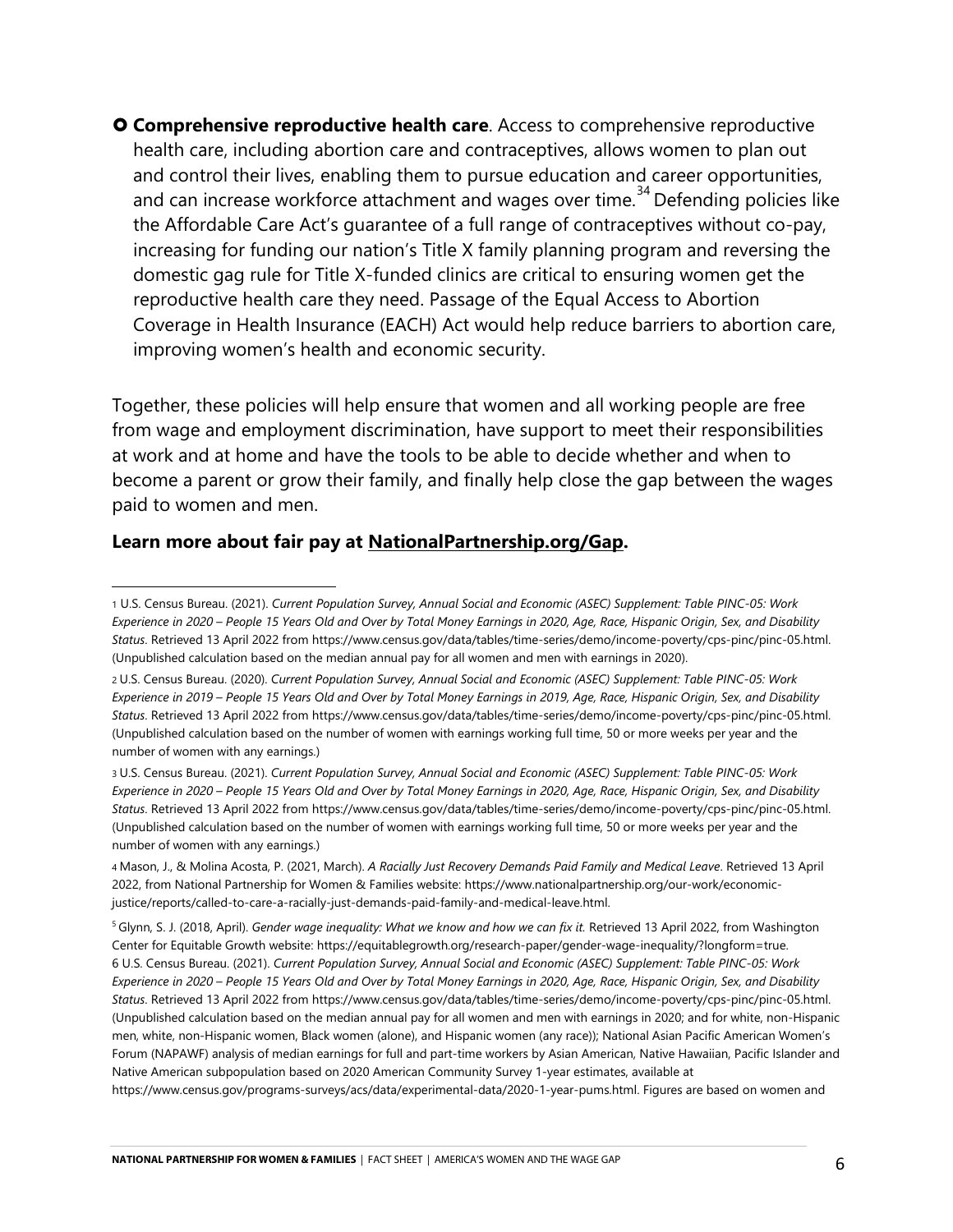men's median earnings for both full and part-time workers. White, non-Hispanic men made \$50,000 annually in 2020. Indian women represent those who self-selected "Asian Indian" as their race.

<span id="page-6-0"></span><sup>7</sup> U.S. Census Bureau. (2021). *American Community Survey 5-Year Estimates 2020, Geographies: All States within United States and Puerto Rico, Table B20017: Median Earnings in the Past 12 Months by Sex by Work Experience in the Past 12 Months (in 2020 Inflation-Adjusted Dollars) for the Population 16 Years and Over with Earnings in the Past 12 Months*. Retrieved 13 April 2022, from [https://data.census.gov.](https://data.census.gov/) 

<span id="page-6-1"></span><sup>8</sup> U.S. Census Bureau. (2021). *American Community Survey 5-Year Estimates 2020, Geographies: All Congressional Districts (116th Congress), Table B20017: Median Earnings in the Past 12 Months by Sex by Work Experience in the Past 12 Months (in 2020 Inflation-Adjusted Dollars) for the Population 16 Years and Over with Earnings in the Past 12 Months*. Retrieved 13 April 2022, from [https://data.census.gov.](https://data.census.gov/) (In all 435 congressional districts and the District of Columbia, women who were employed in 2020 (including those who worked part-time or only part of the year) were typically paid less than men. In Puerto Rico, the margin of error is large enough and the earnings ratio is close enough to one that it cannot be said with at least 90 percent confidence that there is a gender wage gap.)

<span id="page-6-2"></span><sup>9</sup> See note 1; U.S. Census Bureau. (2021). *Current Population Survey, Annual Social and Economic (ASEC) Supplement: Table PINC-01. Selected Characteristics of People 15 Years and Over, by Total Money Income in 2020, Work Experience in 2020, Race, Hispanic Origin, and Sex*. Retrieved 13 April 2022, from [https://www.census.gov/data/tables/time-series/demo/income-poverty/cps-pinc/pinc-](https://www.census.gov/data/tables/time-series/demo/income-poverty/cps-pinc/pinc-01.html)[01.html.](https://www.census.gov/data/tables/time-series/demo/income-poverty/cps-pinc/pinc-01.html) (Unpublished calculation based on the mean annual pay for all women and men with earnings in 2020, multiplied by the total number of women with earnings in 2020.)

<span id="page-6-3"></span><sup>10</sup> Child Care Aware of America. (2020). Picking Up the Pieces: Building a Better Child Care System Post COVID-19. Retrieved 13 April 2022, fro[m https://www.childcareaware.org/picking-up-the-pieces.](https://www.childcareaware.org/picking-up-the-pieces) The authors note that the price of child care varies significantly across the United States, but estimate that the average price is between \$9,200 and \$9,600. This analysis uses the midpoint of that range, \$9,400, as the average price for child care.

<span id="page-6-4"></span><sup>11</sup> U.S. Department of Education, National Center for Education Statistics. (2020). *Digest of Education Statistics: 2020* (Table 330.10, Average undergraduate tuition and fees and room and board rates charged for full-time students in degree-granting postsecondary institutions, by level and control of institution: 1963-64 through 2019-20), Chapter 3. Retrieved 13 April 2022, from [https://nces.ed.gov/programs/digest/d20/tables/dt20\\_330.10.asp.](https://nces.ed.gov/programs/digest/d20/tables/dt20_330.10.asp) (The average total annual cost of undergraduate tuition and required fees is \$9,349 for a four-year public college or university or \$3,377 for a two-year college.)

<span id="page-6-5"></span><sup>12</sup> Kaiser Family Foundation. (n.d.) Average Annual Single Premium per Enrolled Employee For Employer-Based Health Insurance, 2020. Retrieved 13 April 2022, fro[m https://www.kff.org/other/state-indicator/single-](https://www.kff.org/other/state-indicator/single-coverage/?currentTimeframe=0&sortModel=%7B%22colId%22:%22Employee%20Contribution%22,%22sort%22:%22desc%22%7D)

[coverage/?currentTimeframe=0&sortModel=%7B%22colId%22:%22Employee%20Contribution%22,%22sort%22:%22desc%22%7D.](https://www.kff.org/other/state-indicator/single-coverage/?currentTimeframe=0&sortModel=%7B%22colId%22:%22Employee%20Contribution%22,%22sort%22:%22desc%22%7D)

<span id="page-6-6"></span><sup>13</sup> U.S. Bureau of Labor Statistics. (2021, September). *Consumer Expenditures - 2020.* Retrieved 13 April 2022, from [https://www.bls.gov/news.release/pdf/cesan.pdf.](https://www.bls.gov/news.release/pdf/cesan.pdf) (Calculation uses overall average "food" cost.)

<span id="page-6-7"></span><sup>14</sup> Data from 2019; Limited data available for 2020 due to pandemic-related issues. U.S. Census Bureau. (2020). *American Community Survey 1-Year Estimates 2019, Table DP04: Selected Housing Characteristics.* Retrieved 15 March 2020, fro[m https://data.census.gov.](https://data.census.gov/)  (Calculation uses median monthly owner costs, housing units with a mortgage.)

<span id="page-6-8"></span><sup>15</sup> Ibid. (Calculation uses median gross rent, occupied units paying rent.)

<span id="page-6-9"></span>16 Center for American Progress. (2012, February 15). *The High Costs of Birth Control: It's Not As Affordable As You Think*. Retrieved 13 April 2022, from [https://cdn.americanprogress.org/wp-content/uploads/issues/2012/02/pdf/BC\\_costs.pdf.](https://cdn.americanprogress.org/wp-content/uploads/issues/2012/02/pdf/BC_costs.pdf) (Calculated from a survey of retail costs of oral contraceptives for the uninsured and average copays, combined with the average cost of doctor visits to obtain the prescription. While the Affordable Care Act greatly advanced access to birth control by requiring coverage of contraceptives without cost sharing, many women still must pay out of pocket because they lack insurance, because their plan is grandfathered and does not cover contraceptives without a copay, or because their plan only covers generics.)

<span id="page-6-10"></span>17 U.S. Department of Education, Office of Federal Student Aid. (n.d.) *Federal Student Loan Portfolio: Federal Student Aid Portforlio Summary*. National Student Loan Data System Publication. Retrieved 13 April 2022, from [https://studentaid.gov/data](https://studentaid.gov/data-center/student/portfolio)[center/student/portfolio.](https://studentaid.gov/data-center/student/portfolio) (Average dollars outstanding for recipients of direct loans as of Q2 2021, \$37,143.) 18 Glass, J. L., Raley, R. K., & Pepin, J. R. (2021, November 15). Children's Financial Dependence on Mothers: Propensity and Duration. *Socius: Sociological Research for a Dynamic World*. doi: 10.1177/23780231211055246.

<span id="page-6-12"></span><span id="page-6-11"></span>19 Shaw, E., Mason, C., Lacarte, V., & Jauregui, E. (2020, May). *Holding Up Half the Sky: Mothers as Workers, Primary Caregivers, & Breadwinners During COVID-19 (Table 1).* Retrieved 13 April 2022 from the Institute for Women's Policy Research: [https://iwpr.org/wp-content/uploads/2020/07/Holding-Up-Half-the-Sky-Mothers-as-Breadwinners.pdf.](https://iwpr.org/wp-content/uploads/2020/07/Holding-Up-Half-the-Sky-Mothers-as-Breadwinners.pdf) (Breadwinner mothers are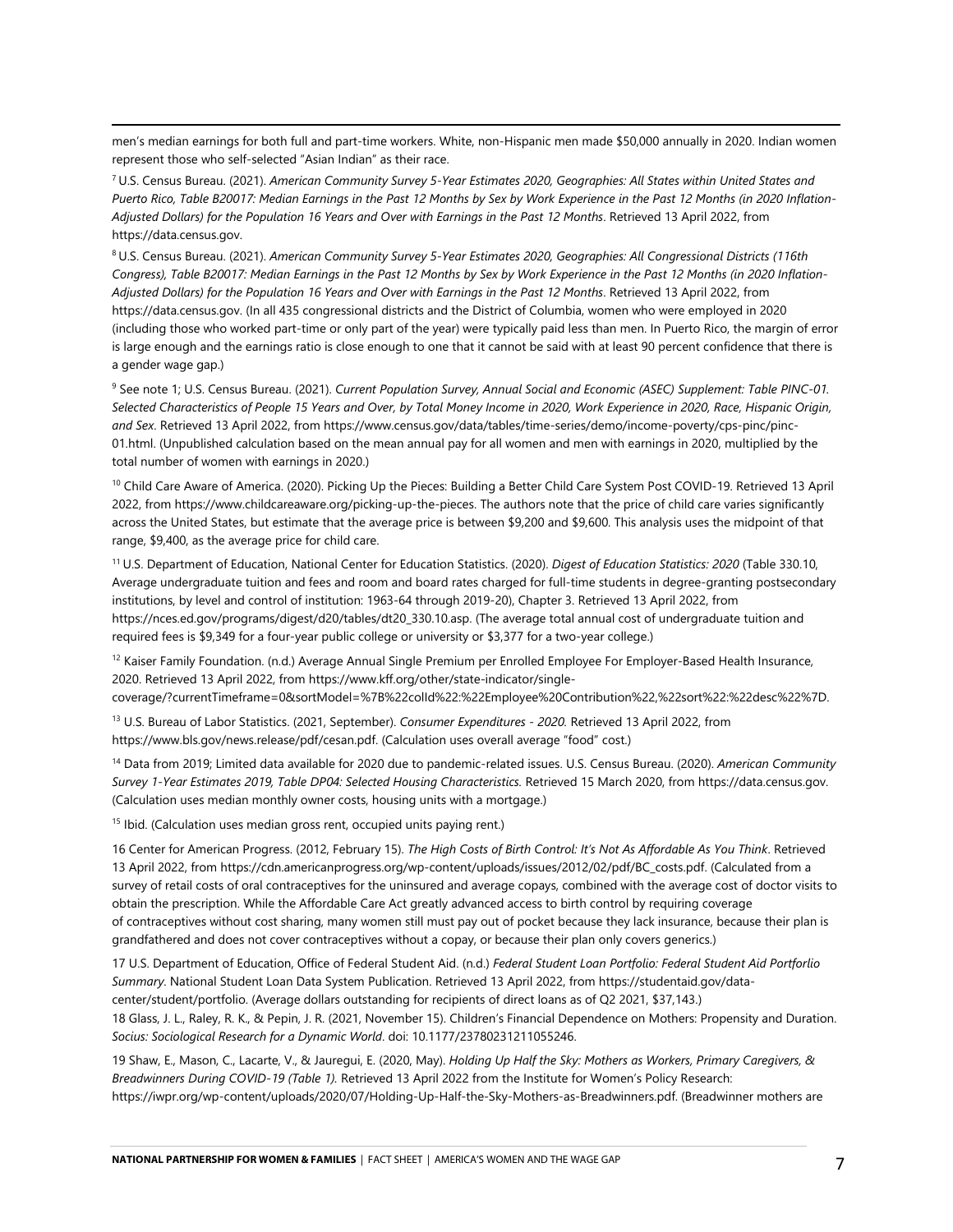defined as single mothers who head a household or married mothers who generate at least 40 percent of a household's joint income.)

<span id="page-7-0"></span>20 National Women's Law Center. (2021, May). *Motherhood Wage Gap for Mothers Overall*. Retrieved 13 April 2022, from [https://nwlc.org/wp-content/uploads/2021/04/Motherhood-Wage-Gap-Overall-Table-2021.pdf.](https://nwlc.org/wp-content/uploads/2021/04/Motherhood-Wage-Gap-Overall-Table-2021.pdf)

<span id="page-7-1"></span>21 Data from 2019; Limited data available for 2020 due to pandemic-related issues. U.S. Census Bureau. (2020). *American Community Survey 1-Year Estimates 2019, Table DP02: Selected Social Characteristics in the United States*. Retrieved 16 March 2021, from [https://data.census.gov.](https://data.census.gov/) (Calculation uses households headed by females with no spouse/partner present, and households headed by females with own children under 18 and no spouse/partner present.)

<span id="page-7-2"></span>22 Data from 2019; Limited data available for 2020 due to pandemic-related issues. U.S. Census Bureau. (2020). *American Community Survey 1-Year Estimates 2019, Geographies: United States, Table DP03: Selected Economic Characteristics*. Retrieved 16 March 2021, fro[m https://data.census.gov.](https://data.census.gov/) (To determine whether a household falls below the poverty level, the U.S. Census Bureau considers the income of the householder, size of family, number of related children, and, for one- and two-person families, age of householder. The poverty threshold in 2019 was \$20,598 for a single householder and two children under 18.)

<span id="page-7-3"></span>23 U.S. Census Bureau. (2021). *American Community Survey 5-Year Estimates 2020, Table S2493: Industry by Sex for the Civilian Employed Population 16 Years and Over; Table S2413: Industry by Sex and Median Earnings in the Past 12 Months (in 2020 Inflation-Adjusted Dollars) for the Civilian Employed Population 16 Years and Over*. Retrieved 13 April 2022, from data.census.gov.

<span id="page-7-4"></span>24 U.S. Census Bureau. (2021). *Current Population Survey, Annual Social and Economic (ASEC) Supplement: Table PINC-06: Occupation of Longest Job in 2020--People 15 Years and Over, by Total Money Earnings in 2019, Work Experience in 2019, Race, Hispanic Origin, and Sex*. Retrieved 13 April 2022, from [http://www.census.gov/data/tables/time-series/demo/income-poverty/cps-pinc/pinc-06.html.](http://www.census.gov/data/tables/time-series/demo/income-poverty/cps-pinc/pinc-06.html) 

<span id="page-7-5"></span>25 U.S. Census Bureau. (2021). *Current Population Survey, Annual Social and Economic (ASEC) Supplement: Table PINC-03. Educational Attainment--People 25 Years Old and Over, by Total Money Earnings in 2019, Work Experience in 2020, Age, Race, Hispanic Origin, and Sex.* Retrieved 13 April 2022, fro[m http://www.census.gov/data/tables/time-series/demo/income-poverty/cps](http://www.census.gov/data/tables/time-series/demo/income-poverty/cps-pinc/pinc-03.html)[pinc/pinc-03.html.](http://www.census.gov/data/tables/time-series/demo/income-poverty/cps-pinc/pinc-03.html) 

<span id="page-7-6"></span>26 See note 2; Levanon, A., England, P., & Allison, P. (2009). Occupational Feminization and Pay: Assessing Causal Dynamics Using 1950–2000 U.S. Census Data. *Social Forces 88*(2), 865-891. doi.org/10.1353/sof.0.0264; Paul, M., Zaw, K., Hamilton, D., & Darity, Jr., W. (2018, August). *Returns in the labor market: A nuanced view of penalties at the intersection of race and gender*. Retrieved 15 September 2020 from Washington Center for Equitable Growth website[: https://equitablegrowth.org/working](https://equitablegrowth.org/working-papers/intersectionality-labor-market)[papers/intersectionality-labor-market.](https://equitablegrowth.org/working-papers/intersectionality-labor-market) 

<span id="page-7-7"></span>27 Blau, F. D., & Kahn, L. M. (2016, January). *The Gender Wage Gap: Extent, Trends, and Explanations*. IZA Discussion Paper No. 9656. Retrieved 16 March 2021, from [http://ftp.iza.org/dp9656.pdf.](http://ftp.iza.org/dp9656.pdf) (See *Table 4: Decomposition of Gender Wage Gap, 1980 and 2010 (PSID)* for the full breakdown of explanatory variables.)

<span id="page-7-8"></span>28 YWCA USA and FINN Partners. (2022, January). *Re: Women's Legislative Priorities Study 2022*. Retrieved 6 April 2022, from [https://ywomenvote.org/wp-content/uploads/2022/02/YWomenVote2022-JAN-Survey-Findings.pdf.](https://ywomenvote.org/wp-content/uploads/2022/02/YWomenVote2022-JAN-Survey-Findings.pdf) 

<span id="page-7-9"></span>29 GQR. (2022, March 29). *Women and Work Two Years into the Pandemic*. (Summary of findings from a poll of 3800 adults in the United States, conducted via web and live telephone interviewing from February 7-25, 2022. The survey includes a nationally representative base of 1,000 people in the U.S., in addition to oversamples of Black women (400), Latinas (400), Asian American and Pacific Islander (AAPI) women (200), women who left the workforce during the pandemic (300), women in low-paid jobs making \$15/hour or less and a household income under \$75,000 (300), and representative state oversamples in Arizona, Georgia, Michigan, and West Virginia (300 each). Margin of error on a probability sample of this size for the national base is lower than +/-3 percent. Margin of error for the oversampled groups range from +/-3.3 percent for women who left the workforce to +/-6.1 percent for AAPI women. Margin of error is higher among subgroups.) Retrieved 13 April 2022, fro[m https://nwlc.org/wp](https://nwlc.org/wp-content/uploads/2022/03/FINAL-GQR-NWLC-survey-executive-summary-3.29.22.pdf)[content/uploads/2022/03/FINAL-GQR-NWLC-survey-executive-summary-3.29.22.pdf.](https://nwlc.org/wp-content/uploads/2022/03/FINAL-GQR-NWLC-survey-executive-summary-3.29.22.pdf) 

<span id="page-7-10"></span>30 PerryUndem. (2020, July). *Gender and Racial Inequity During Crisis: The Pay Gap* (pp. 23-24). Survey conducted for the TIME'S UP Foundation. Retrieved 16 March 2021, fro[m https://timesupfoundation.org/work/times-up-pay-up/gender-and-racial-inequity](https://timesupfoundation.org/work/times-up-pay-up/gender-and-racial-inequity-during-crisis-the-pay-gap)[during-crisis-the-pay-gap.](https://timesupfoundation.org/work/times-up-pay-up/gender-and-racial-inequity-during-crisis-the-pay-gap) 

<span id="page-7-11"></span>31 See note 29

<span id="page-7-12"></span>32 Institute for Women's Policy Research. (2021, October 19). *The Gender Pay Gap, 1985 to 2020—with Forecast for Achieving Pay Equity, by Race and Ethnicity*. Retrieved 6 April 2022, from [https://iwpr.org/iwpr-publications/quick-figure/the-gender-pay-gap-](https://iwpr.org/iwpr-publications/quick-figure/the-gender-pay-gap-1985-to-2020-with-forecast-for-achieving-pay-equity-by-race-and-ethnicity)[1985-to-2020-with-forecast-for-achieving-pay-equity-by-race-and-ethnicity.](https://iwpr.org/iwpr-publications/quick-figure/the-gender-pay-gap-1985-to-2020-with-forecast-for-achieving-pay-equity-by-race-and-ethnicity) 

<span id="page-7-13"></span>33 Gould, E., & McNicholas, C. (2017, April). *Unions help narrow the gender wage gap*. Economic Policy Institute Publication. Retrieved 16 March 2021, fro[m https://www.epi.org/blog/unions-help-narrow-the-gender-wage-gap.](https://www.epi.org/blog/unions-help-narrow-the-gender-wage-gap)